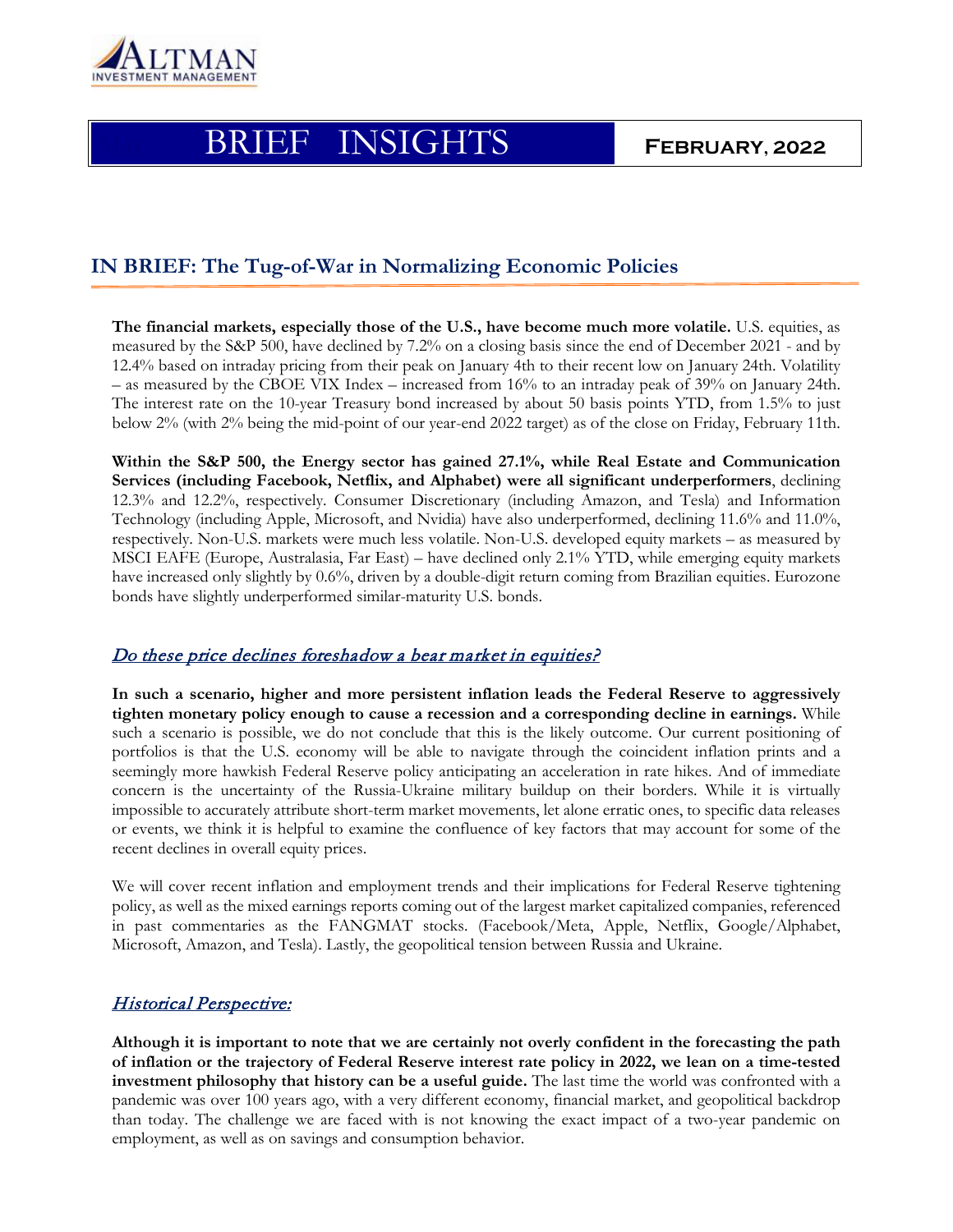## Inflation and Employment:

**After a significant increase in core and headline inflation since October, the January 2022 core and headline year-on-year inflation readings released last week stood at 6.0% and 7.5%, respectively.** This reflected the highest inflation levels observed since the early 1980s. The greatest concern in the inflation data was the breadth of price increases across all sectors based on year-on-year data: energy prices were up 27%, used vehicles were up 40%, core goods and food were up 7%. Rent and owner's equivalent rent which is some 32% of the Consumer Price Index were up just under 4%. While equity investors are concerned that inflation expectations could become unhinged as a result of such price increases, long-term inflation expectations remain at just over 2%.

**However, we are expecting inflation to gradually come down from its current high levels to settle in at ~3.5% for core inflation, and slightly higher for headline inflation by the end of this year.** While there is a risk that inflation remains elevated over the next several months, we expect declining Covid-19 infections and see a gradual easing of supply bottlenecks. This should result in a return to normalcy in most economies around the world and put further downward pressure on the pace of inflation.

**The employment data released in February** certainly confirmed the upward pressure on inflation. Average hourly earnings increased 0.7% from the prior month and 5.7% from a year earlier. The annualized rate for the last three months was even higher at 6.9% according to the BLS. All these readings point to a tight labor market. Adding to the confusion of these reports was the distortion associated with changes in seasonal factors that are used to adjust employment reports for higher-than-average hiring in the spring and early summer versus the sharply lower numbers in the winter. There are also changes associated with population controls based on updated 2020 census data. The key takeaway from the employment report is that the labor market is tight and wage inflation may persist in the near term.

**The Federal Reserve Board Members have changed their tune**. The President of the St. Louis Federal Reserve Bank, James Bullard, called for a tightening of 100 basis points by the summer - and implied a 50-basis point increase in the Federal Fund rate maybe on the table at the upcoming FOMC meeting in March. The equity market responded by selling off sharply. On the other hand, several Nobel laureates in Economics disagree, along with the former chief economist at the World Bank and Chair of the Council of Economic Advisers, James D. Wolfensohn, who recently wrote that a "large across-the-board increase in interest rates is a cure worse than the disease". The most important question following the inflation and employment reports is whether the Federal Reserve will tighten policy so aggressively that a recession becomes inevitable in 2022. We think a recession remains unlikely this year. While the probabilities may increase in 2023, we still think they remain low and that when examining history not every tightening cycle leads to a recession. In addition, the average number of months from the start of Federal Reserve tightening to the start of recession is well over 30 months with the longest period approaching 45 months. If the Federal Reserve implements an incremental tightening policy, and is willing to accept slightly higher inflation than its stated target of 2%, then a recession is far from inevitable in the next two years.

**Earnings Guidance from the FANGMAT stocks has been a mixed bag**. According to Yardeni Research, the disappointing earnings or forward guidance of two of the FANGMAT stocks (Facebook/Meta and Netflix) seems to have overshadowed the positive earnings reports of other FANGMAT stocks - such as Apple, Amazon, Google/Alphabet, and Microsoft - as well as that of the rest of the S&P 500 in the fourth quarter of 2021. Of the 72% of companies in the S&P 500 that have reported fourth quarter earnings so far, 77% have exceeded consensus expectations for earnings per share and revenue growth. S&P 500 earnings have exceeded consensus estimates by 9%, and provide very strong momentum for earnings growth in 2022.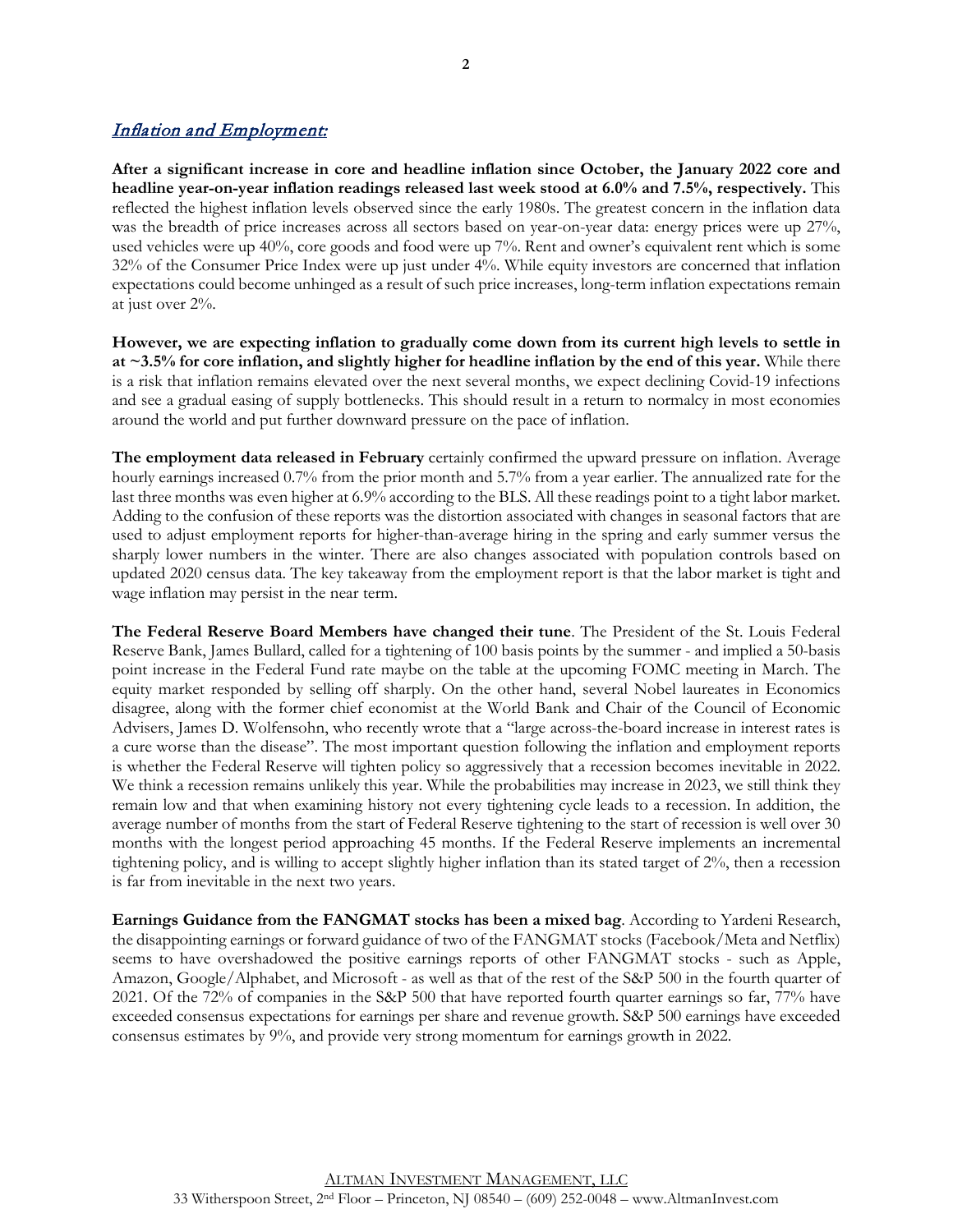#### Russia-Ukraine Crisis**:**

**The buildup of Russian troops on the border of Ukraine, and the uncertainty surrounding Moscow's intentions, have been another factor contributing to the recent market downdraft.** According to our sources, there is a better than 50% likelihood that a war in the region will occur. While an attack may not be imminent, the timetable of an attack has certainly moved up earlier than originally expected in the second half of this year. Putin may wait for the Beijing Olympics to end, and possibly create a wedge between the U.S. and the UK, on the one hand, and Germany and France, on the other. The attack could come in a number of different forms, such as a full-scale invasion of Ukraine and toppling of the government with severe consequences and loss of human life, entering from the eastern provinces and usurping more territory as was done in 2014. While Russia has made a long list of demands from the U.S. and NATO allies, it is unlikely that these demands would be met, which makes negotiations very difficult. Another option is that there may be some room for negotiations regarding the placement of NATO forces that have been moved eastward towards Russia since 1997, in exchange for Moscow addressing some of its actions that have come in conflict with NATO.

**According to M.E. Sarotte, a distinguished Professor at the Hopkins School of Advanced International Studies,** while sanctions were used in the past in response to a Russian earlier invasion of Ukraine, the U.S. could also step up its interference with neighboring Ex-Soviet Republics that make things difficult for Russia. Most pundits believe the likelihood of a negotiated solution is hindered by the fact that Putin is attempting to change the fundamental principles that underpin the Atlantic alliance.

Putin's goal of an invasion is to disable the Ukraine and prevent it from acting as an independent country. But we are reminded that Ukraine has a say in this matter and any resolution as a result of "gunboat diplomacy" will not have an acceptable outcome. Of course, Putin is keenly aware that sanctions on Russia imposes disparate results across NATO allies. For instance, Germany's response has been generally pacifist in nature since the second world war, and was outspoken when the Trump administration shifted its policy of American First and altered its leadership role in the international world order.

Keep in mind that the Russia plutocracy could respond to sanctions by withholding natural gas from Europe, which would be counterproductive by introducing a risk premium on its oil and gas exports. Also, the effects of an overreliance of sanctions by the U.S. could threaten the status of the dollar as the reserve currency of the world and exacerbate U.S. interest rates. Then there is the question of how Putin removes himself without damaging his political credibility leaving the region "empty handed". In summary, any military incursion into Ukraine is most likely to be disruptive to the financial markets in the near term and result in continued upward pressure on energy prices.

#### The Rationale for Staying Invested:

**While there are a number of factors that help explain the year-to-date downdraft in equities, we continue to emphasize a fully invested position.** As we reviewed in early January, the rationale to underweight equities would be hard to make if the odds of a U.S. recession were low in 2022 with an expectation for earnings to grow at a low double-digit rate this year. The current 2022 earnings consensus of \$225 is still unchanged despite the earnings beat, as the fourth quarter of 2021 season comes to a close. According to our research sources, in the last 23 non-recessionary years, calendar-year earnings per share were, on average, 7.1% greater than the annualized EPS from the fourth quarter of the prior year.